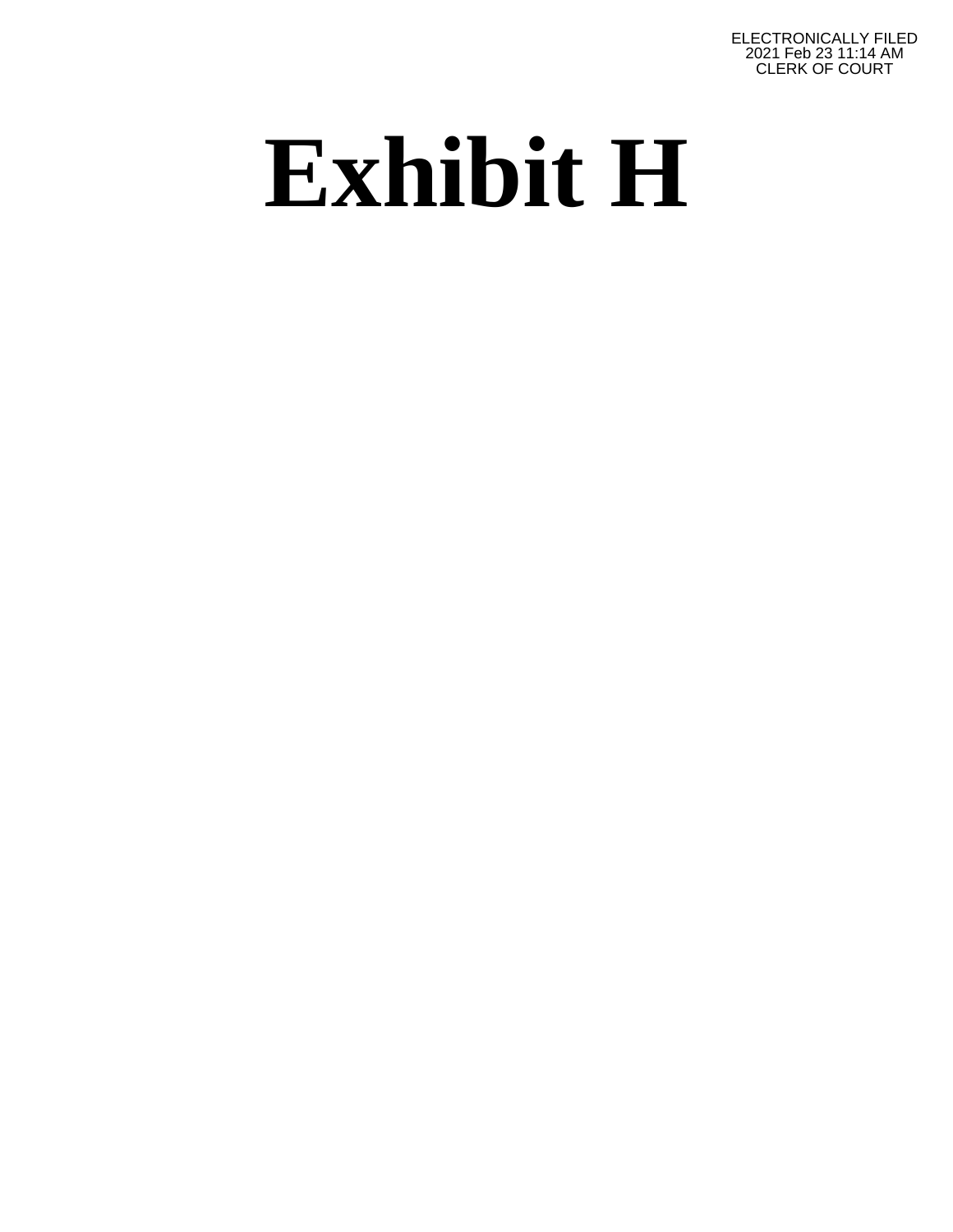## **The Memphis Police Department Inspectional Services Bureau**

### **Standard Operating Procedures Manual**



Memphis Police Director Bureau Commander

Toney Armstrong LTC Michael Williams

CITY016752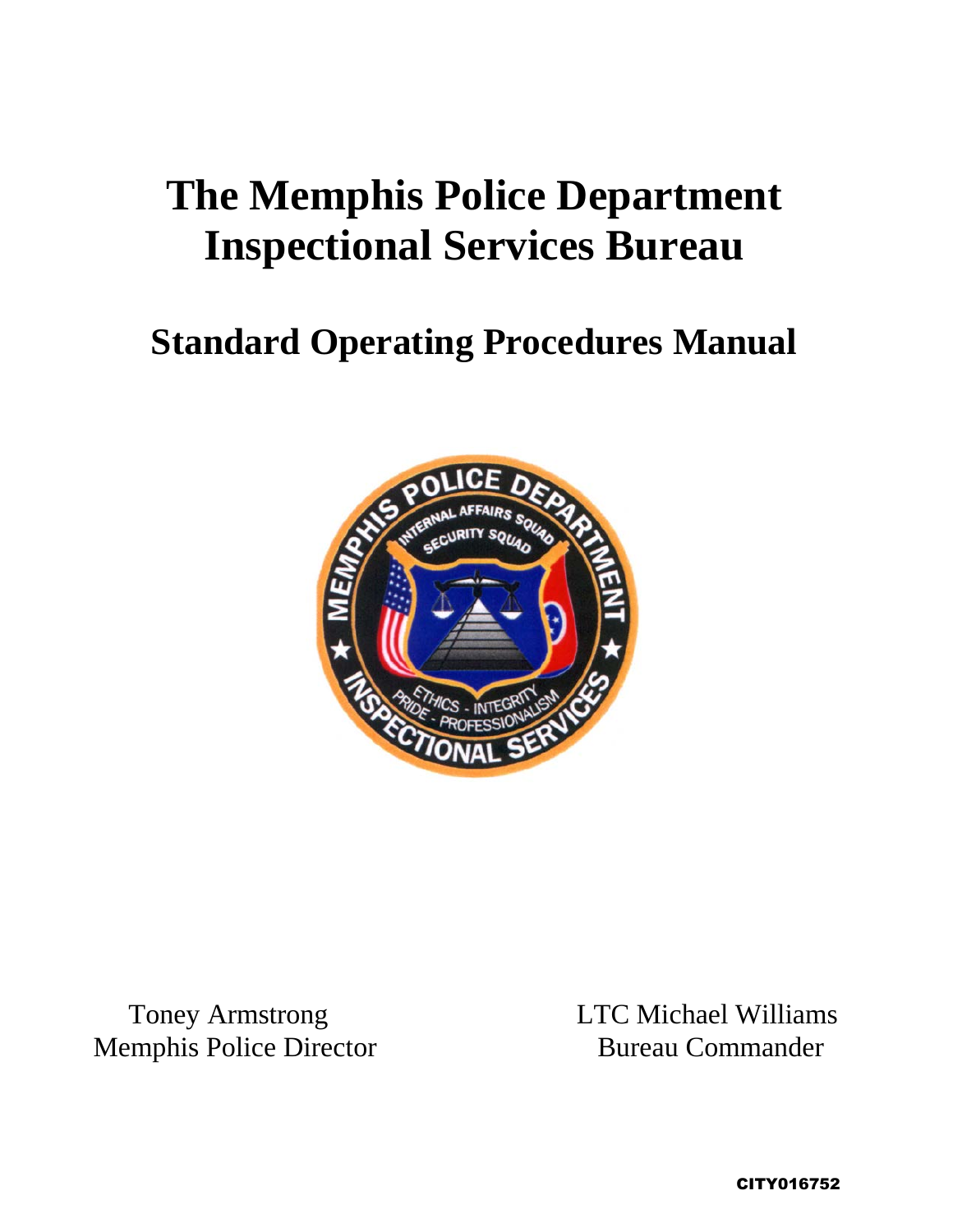#### **CHAPTER 4 Types of Complaints**

- 4.1 Complaints Handled by Line Supervisors
- 4.2 Complaints Handled by Inspectional Services
- 4.3 Incident Reports Reviewed by Inspectional Services

#### **4.1 Complaints Handled by Line Supervisors**

The type and nature of the complaint will determine whether it will be handled at the supervisory level or be referred to Inspectional Services. Line supervisors should handle allegations originating from the workstation that do not involve force, property damage, or injury and are generally minor in nature. Examples of these types of violations may include: **(52.2.1a)**

- 1. Tardiness
- 2. Courtesy or personal conduct (use of profanity or unprofessional conduct)
- 3. Improper radio procedures
- 4. Grooming
- 5. Vehicle Operation

#### **4.2 Complaints Handled by Inspectional Services**

If the complaint involves an allegation of excessive force, property damage, injury or criminal misconduct, the Inspectional Services Bureau must handle it. Inspectional Services investigations will be classified into one of the following categories: (52.2.1 b)

#### **1. Internal Affairs Complaint**

INTERNAL AFFAIRS COMPLAINTS (NUMBERED CASE): A case number will be assigned to IAB complaints on serious MPD or City of Memphis Policy violations or on cases that will require an in-depth investigation that cannot be handled at the work station. The unit supervisors will make the determination if a case is assigned an IAB number.

Example of an IAB number: I2012-006 The "I" denotes an Internal Affairs Case, 2012 represents the year, and the last three digits indicate the file number.

#### **2. Security Squad Complaint**

SECURITY SQUAD COMPLAINTS: These are investigations of incidents which may be reviewed by the Shelby County Attorney General's Office that may or may not result in the case being presented to a Grand Jury. In addition, the unit supervisors will make the determination if a case is assigned a Security Squad number.

Example of a Security Squad number: S2012-001 The "S" denotes a Security Squad Case, 2012 represents the year, and the last three digits indicate the file number.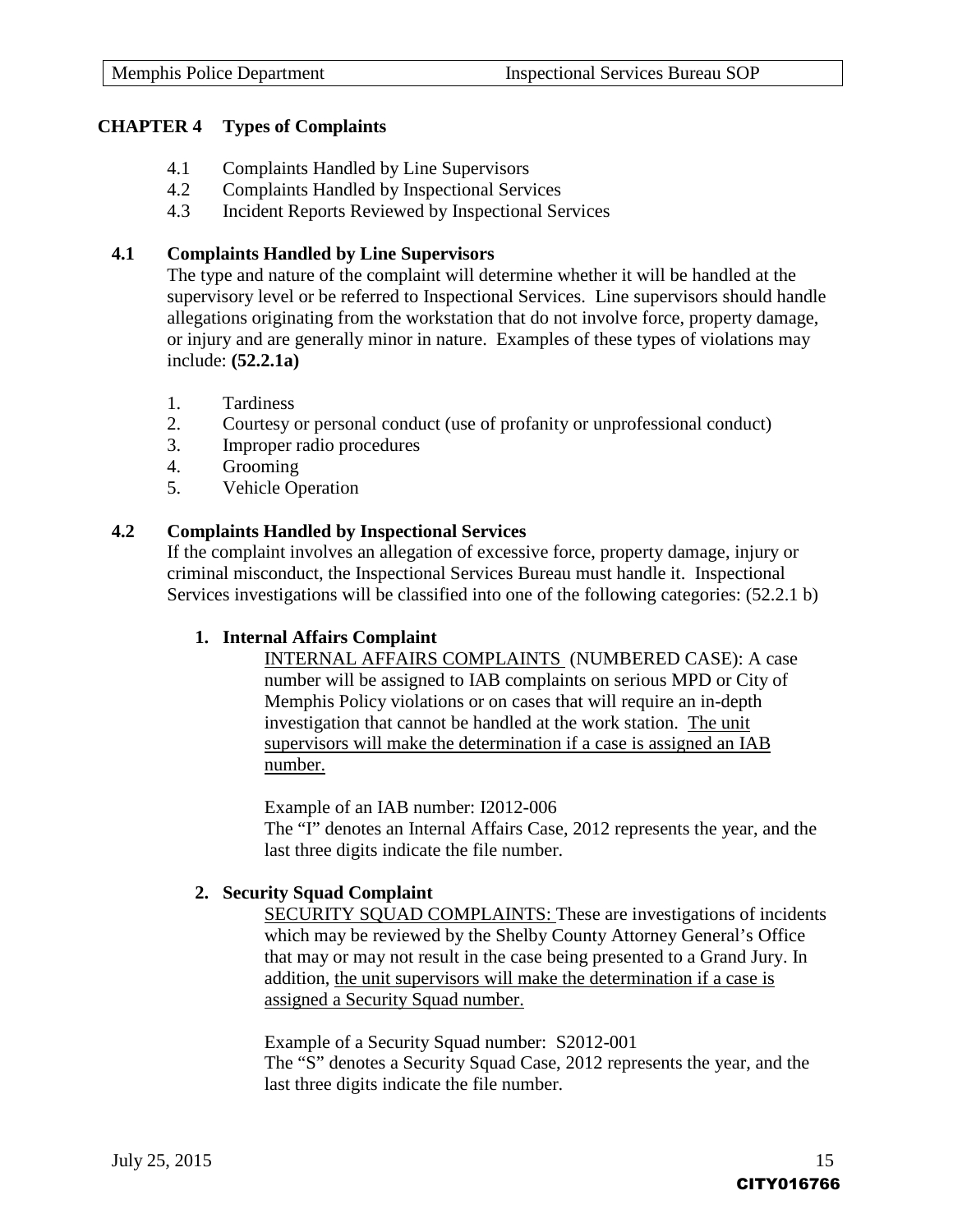#### **3. Security Squad Shooting Investigation**

SECURITY SQUAD FIREARM DISCHARGE INVESTIGATIONS: These are investigations where a commissioned officer of this department has discharged a firearm. The unit supervisors will make the determination if a case is assigned a Security Squad Firearm Discharge number.

Example of a Security Squad Shoot number: FD2012-001 The "FD" denotes a Firearms Discharge Case, 2012 represents the year, and the last three digits indicate the file number.

#### 4. **Additional Employment Office Investigation**

ADDITIONAL EMPLOYMENT INVESTIGATIONS: These are investigations where a commissioned officer of this department has allegedly violated the Additional Employment policy of this department.

Example of an Additional Employment number: AE2012-001 The "AE" denotes an Additional Employment Case, 2012 represents the year, and the last three digits indicate the file number.

#### 5. **Miscellaneous Reports**

Miscellaneous Reports: The purpose of the Miscellaneous Report is to document calls and walk in complaints where there is clearly no policy violation. The report's sole purpose is to document the contact the citizen had with ISB. An example would be a citizen receives a traffic ticket and either calls or walks in to make a complaint. During the interview the citizen states the officer was not rude, etc., but only states they should not have received the ticket or was not speeding etc. Since there is no policy violation and the matter of the ticket is a court issue, a miscellaneous report would be taken.

A Miscellaneous Report will NEVER be sent out in Blue Team! If the information contained in the Miscellaneous Report is relevant information and the information needs to be passed to a workstation commander, then an ISB LT will send that information to them via regular email.

Example of a Miscellaneous Report number: MISC2014-001 The "MISC" denotes a Miscellaneous Report, 2014 represents the year, and the last three digits indicate the file number.

**ISB will investigate complaints of violations of City Policy & Procedure and/or criminal activity by other City of Memphis division employees, on-duty or off-duty, only as directed by the Director of Police Services.**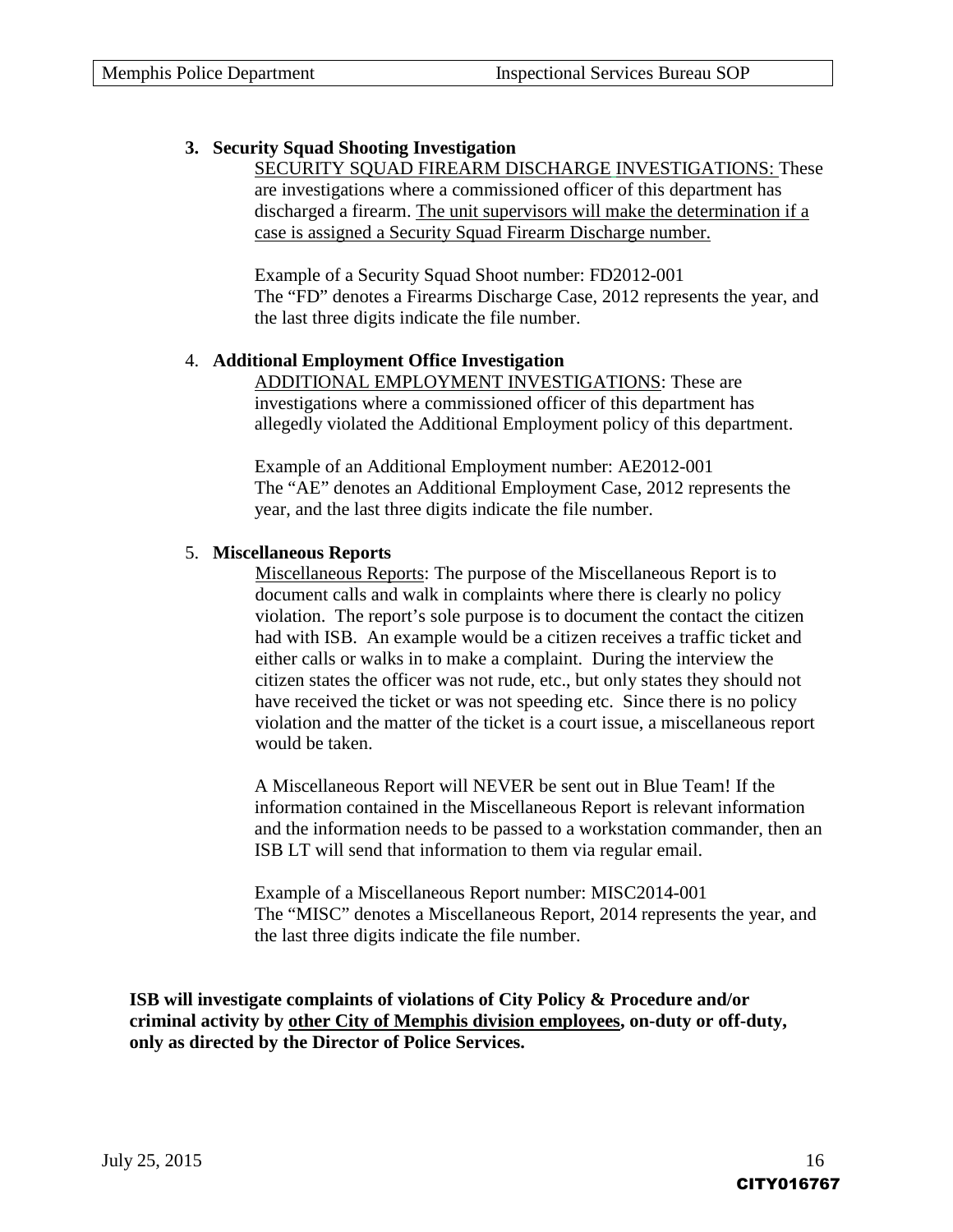#### **4.3 Incident Reports Reviewed by Inspectional Services**

Inspectional Services routinely reviews and files Incident Reports submitted by line supervisors that may involve a complaint of misconduct. These reports are available in the event further information is needed about the incident or to assist the investigator if an investigation is initiated. **(52.1.1c)**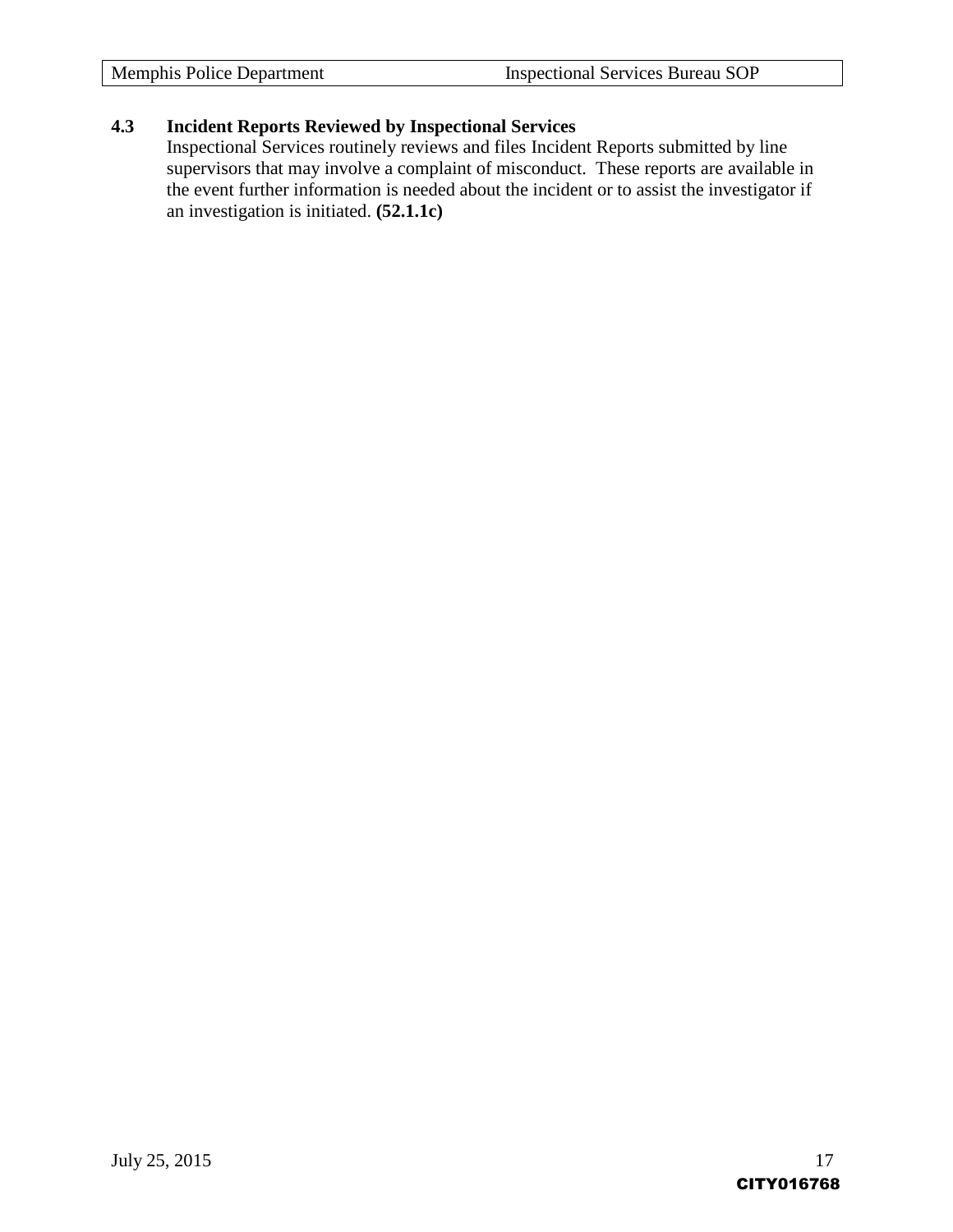#### **Chapter 8 The Investigation**

- 8.1 Evidence
- 8.2 Search & Seizure
- 8.3 Case Disposition
- 8.4 Statement of Charges
- 8.5 Case Routing
- 8.6 Case Status
- 8.7 Case Timelines

#### **8.1 Evidence**

As a rule, investigative techniques of evidence gathering, collection and preservation in Criminal and Administrative investigations should be the same.

Reference: MPD P&P, Chapter V, Section 1: Security of Crime Scenes

Rules of Evidence

1. Physical

MPD employee items seized as evidence should be tagged in the MPD Property & Evidence room

2. Photographic

#### **Administrative Investigations**

- a. All complainant injuries and alleged injuries must be photographed as soon as possible. Areas of alleged injury should be photographed even though there is no visible injury.
- b. All officer injuries received in an incident with a suspect must be photographed as soon as possible.
- c. ISB Investigators should consider the gender of the complainant or officer, if photos are required of sensitive areas
- d. All photographic evidence should be properly logged, identified and included in the ISB case file.

#### **Criminal Investigations**

a. MPD Crime Response should be utilized to process crime scenes.

#### **8.2 Search & Seizure**

There are circumstances requiring Searches & Seizure during Administrative and Criminal Investigations involving ISB.

Searches are achieved utilizing Consent Searches, Search Warrants and in some circumstances a direct order.

- 1. Searches of MPD employees' personal property must be handled in accordance with legal standards of law.
- 2. In cases involving employee's personal records (i.e. financial disclosure statements), the employee can voluntarily submit those documents. Otherwise, the rules of criminal procedure will apply. **(52.1.7d)**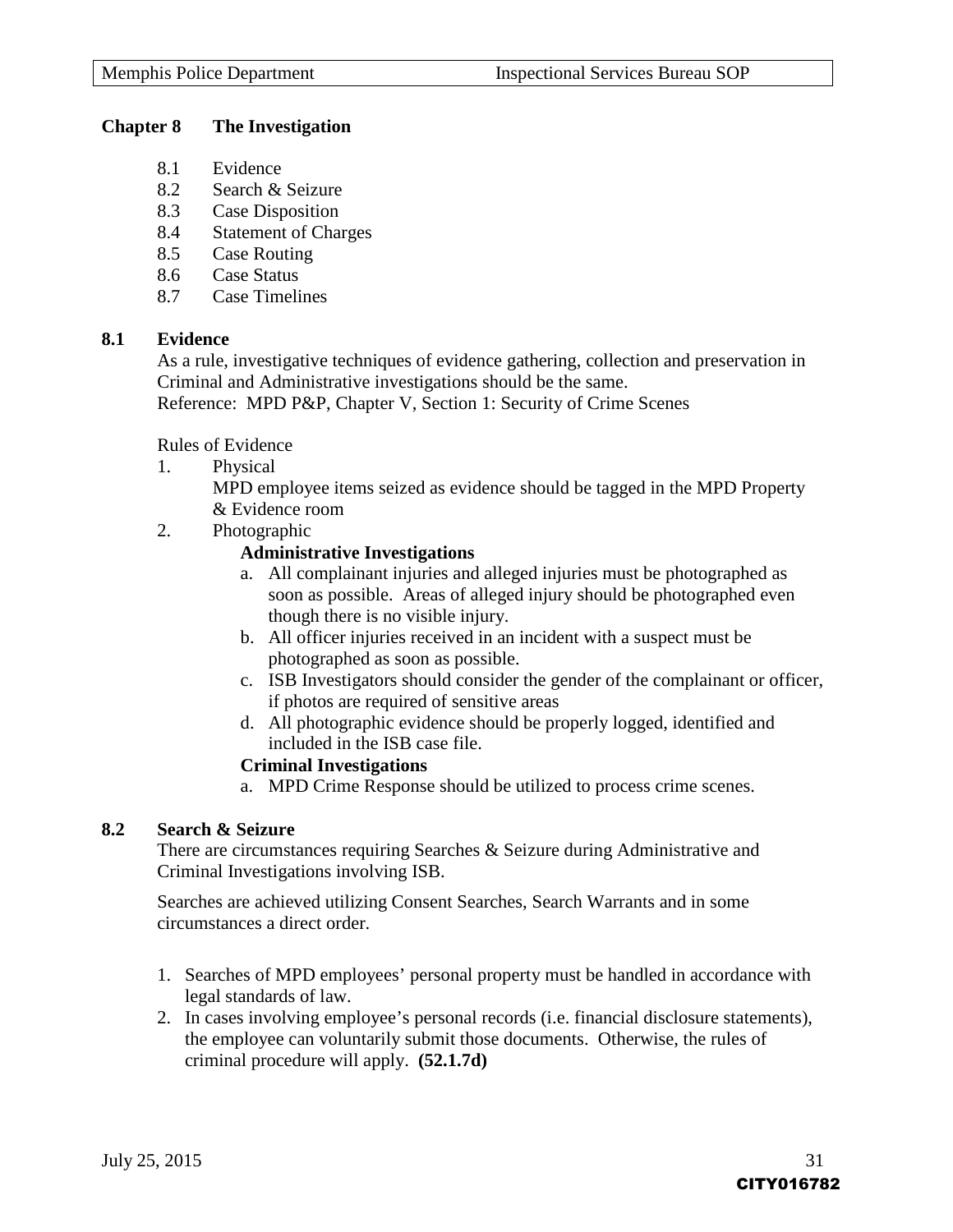#### **8.3 Case Disposition**

- 1. The ISB Investigator will gather all evidence, support data, and documentation pertaining to the complainant's allegation. The Investigator will then assess all the facts and circumstances, and make a determination as to the investigative findings. From those findings, the Investigator will determine the complaint case's disposition, which will be substantiated by the facts of the investigation.
- 2. ISB Supervisors are briefed on final disposition recommendations prior to submission of the completed case.
- 3. Whenever the disposition of a case reveals a need to adjust or modify policy or training, the Commander of the Inspectional Services Bureau will submit a written recommendation of proposed changes to the Director of Police.(52.2.8)

#### **Criminal Investigations**

- 1. Complaints of criminal misconduct are reviewed by the Shelby County Attorney General's office.
- 2. The Jurisdictional Agency investigates criminal allegations against MPD employees, when listed as suspects.
- 3. ISB conducts full criminal investigations as instructed by the Director of the Memphis Police Department or his designee

#### **Domestic Violence Complaints**

Criminal Investigations, with sufficient probable cause, of MPD employees may result in:

- a. Physical Arrests
- b. Warrants
- c. Indictments

#### **Administrative Investigations**

Violations of MPD Policy & Procedure may result in disciplinary action against an MPD employee.

Administrative Investigation complaint dispositions are:

- a. **Sustained:** Facts prove that the alleged violation(s) or discovered violations did occur, and those responsible can be (are) identified.
- b. **Not Sustained:** There is insufficient evidence to prove or disprove the allegation(s).
- c. **Exonerated:** The incident occurred, but was lawful and proper.
- d. **Justified:** Facts conclude that an officer was in compliance with the policy and procedure.
- e. **Unfounded:** A comprehensive investigation clearly indicates that the allegation(s) or violation did not occur.
- f. **Dropped:** The complainant requests that the investigation is discontinued and/or fails to cooperate with the ISB investigative process.
- g. **Pending:** Open, on-going investigations.
- h. **Not Justified:** Facts conclude that an officer was not in compliance with the use of deadly force.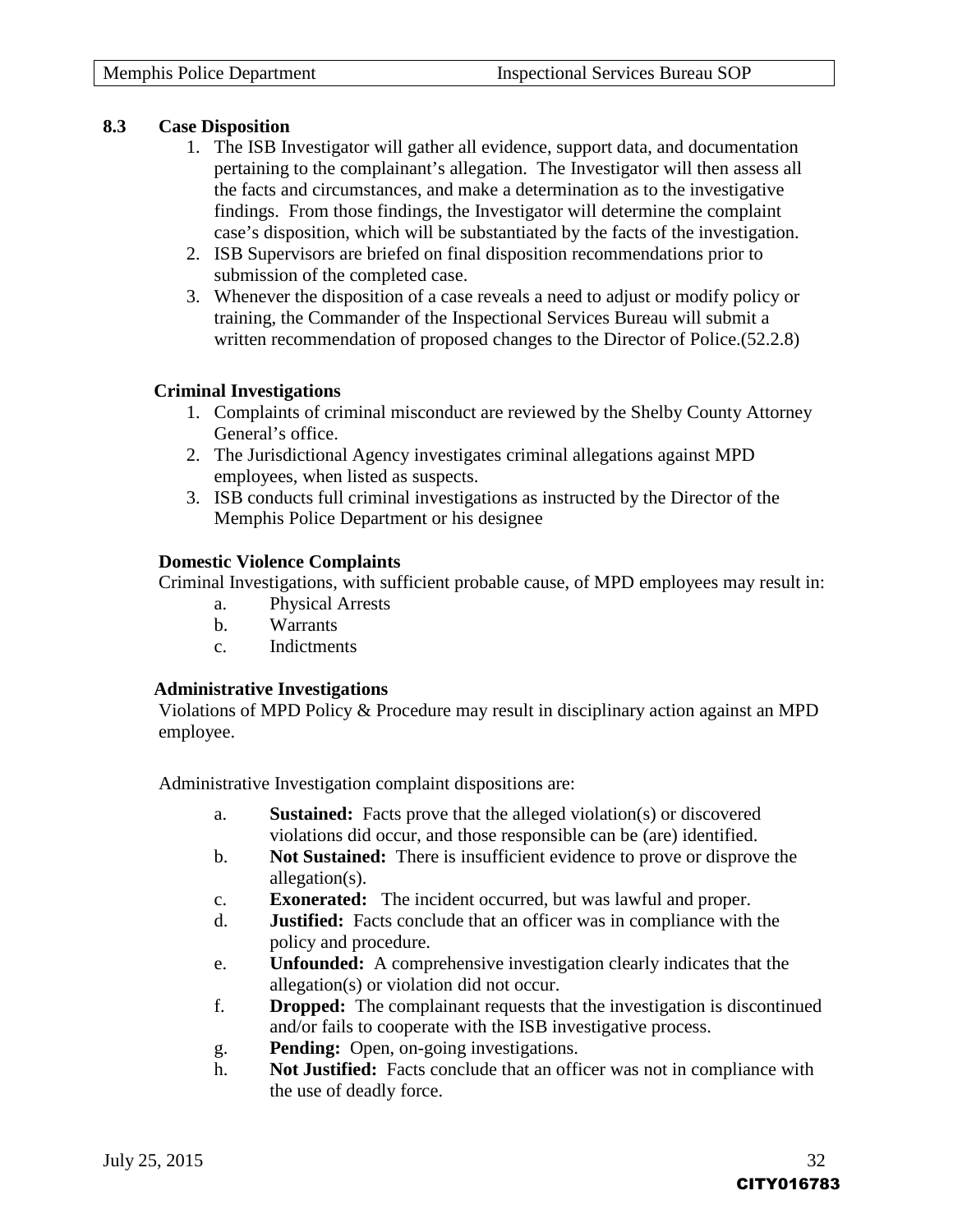- i. **Held in Abeyance:** Used in investigation where there are sustained charges and the principal officer resigns before the hearing is held. The case will remain in this status until such time the investigation and hearing are completed in entirety.
- j. **Closed:** Used only in rare cases when none of the aforementioned dispositions apply. For example, "An officer committed no violations and the officer is shot and did not have a chance to respond to the resistance that was used against him or her."

#### **8.4 Statement of Charges**

In sustained ISB cases where facts conclude that an MPD employee has violated Policy & Procedure, a **Statement of Charges** is written by the ISB case Investigator.

#### **8.5 Case Routing**

Sustained or Not Justified/ Statement of Charges

- a. The ISB investigator will submit an "Original" and "Copy" to his/her ISB supervisor.
- b. The Original is maintained in the ISB Commander's office.
- c. The Copy with the original Statement of Charges is forwarded to the Deputy Director for disciplinary review and disposition.
- d. At the conclusion of the disciplinary hearing or other result, the copy is returned to ISB with the disciplinary summaries.

Justified, Not Sustained, Dropped or Unfounded

- a. The ISB investigator will submit an "Original" case file to his/her lieutenant for review.
- b. The case file is reviewed by the lieutenant and forwarded to the Commander of ISB for review.
- c. The Commander will review the file and change the status of the case file from "Open" to "Closed".

#### **8.6 Case Status**

Three status classifications:

#### 1. Active

- a. On-going investigation
	- Periodic Status Reports The case investigator will contact the complainant after obtaining all witness interviews, all accused employee interviews and evidence analysis to provide a case status update. The Case Status notification will be documented in the investigator's case notes. **{52.2.4b}**
- b. Disciplinary action pending
- c. Criminal prosecution is pending and further investigation may be necessary.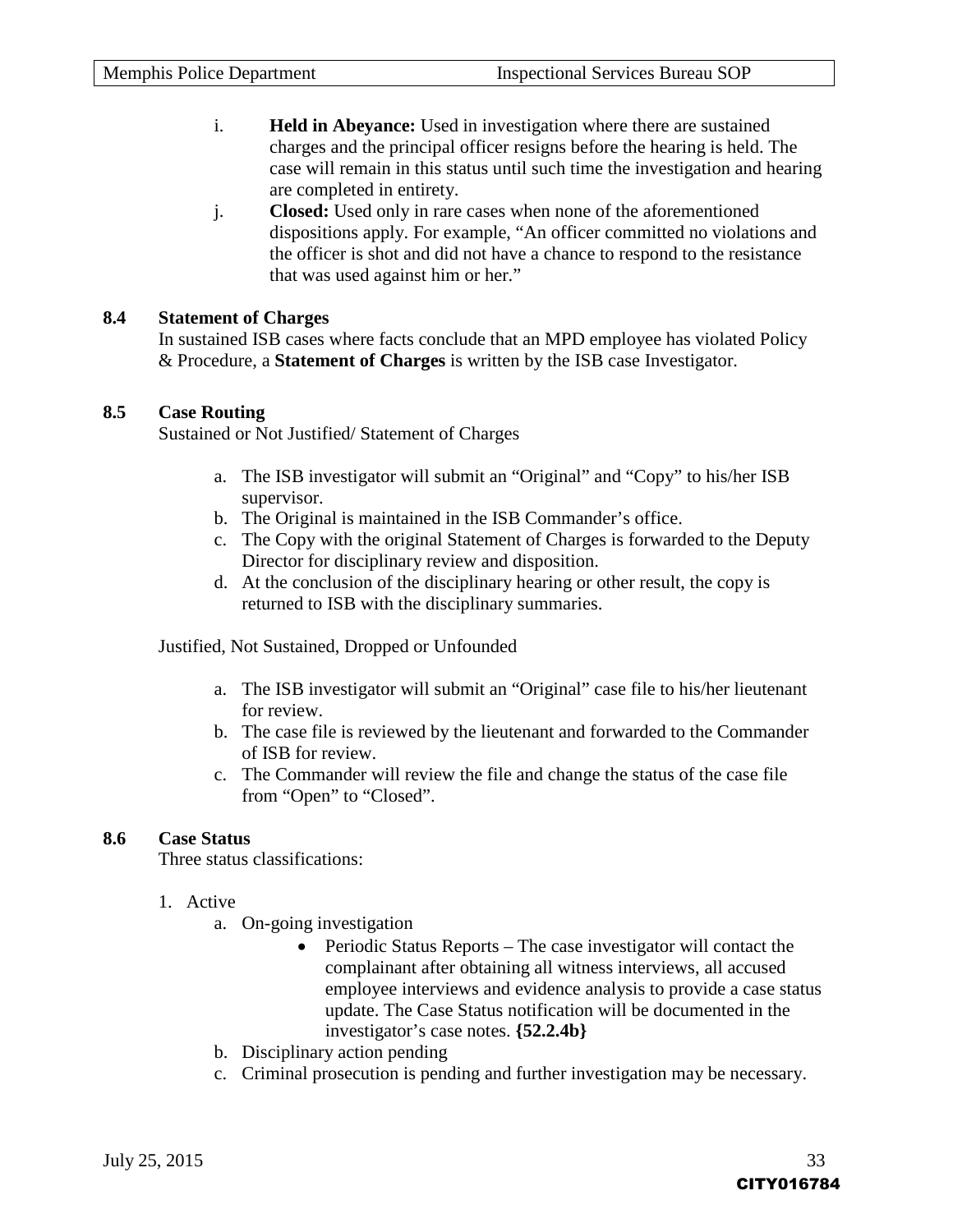#### 2. Forwarded

- a. Showing the internal routings of the case within ISB or between ISB and the administration, AG's office, or workstations.
- 3. Completed

All ISB investigations and disciplinary results are concluded.

#### **8.7 Case Timelines**

ISB Complaint & Shooting Investigations are due for review by an ISB Supervisor once the ISB Investigator has completely investigated the Complaint or Shooting incident.

a. Timelines

| $\bullet$ IAB (I) Complaints                               | 30 calendar days |
|------------------------------------------------------------|------------------|
| • Security Squad $(S)$ Complaints                          | 30 calendar days |
| • Firearm Discharge Incidents (Excluding Animal Shootings) | Undetermined     |
| • Animal Shootings                                         | 5 Days           |
| • Walk-In (Precinct Complaints)                            | 20 calendar days |
|                                                            |                  |

- b. Reasonable case timeline allowances and adjustments are made due to circumstances encountered in the investigation.
	- Case investigations will be discussed between the Case Investigator and an ISB Supervisor prior to the due date.
	- Case timeline explanations will be provided, via discussions between the case investigator and an ISB supervisor, outlining why the case will not meet the due date and what remains to be done in the investigation.
	- Extensions will be granted for investigative purposes with an estimated time of completion.
	- If an extension is granted, it will be documented by the investigator. The investigator will email the extension documentation to an ISB supervisor. The ISB supervisor will place the documentation in the ISB case extension folder.

#### **8.8 Notification Letters**

- I At the conclusion of an ISB Complaint investigation, the Commander of Inspectional Services prepares notification letters indicating the results of the ISB investigation. Letter types are:
	- 1 Complainant Notification Letter. A brief synopsis of the allegation and the ISB result indicating sustained, not sustained or unfounded. (52.2.4.c)
	- 2 Accused MPD Employee Notification Letter. A brief overview of the ISB case investigation and the case status indicating not sustained, unfounded, or dropped.
		- The accused employee does not receive a letter if the ISB investigation resulted in a statement of charges on the accused employee.
			- (1) The employee is asked to review the notification letter, initial the letter, make a copy and return the original to ISB through departmental mail.
			- (2) The letter becomes part of the case file.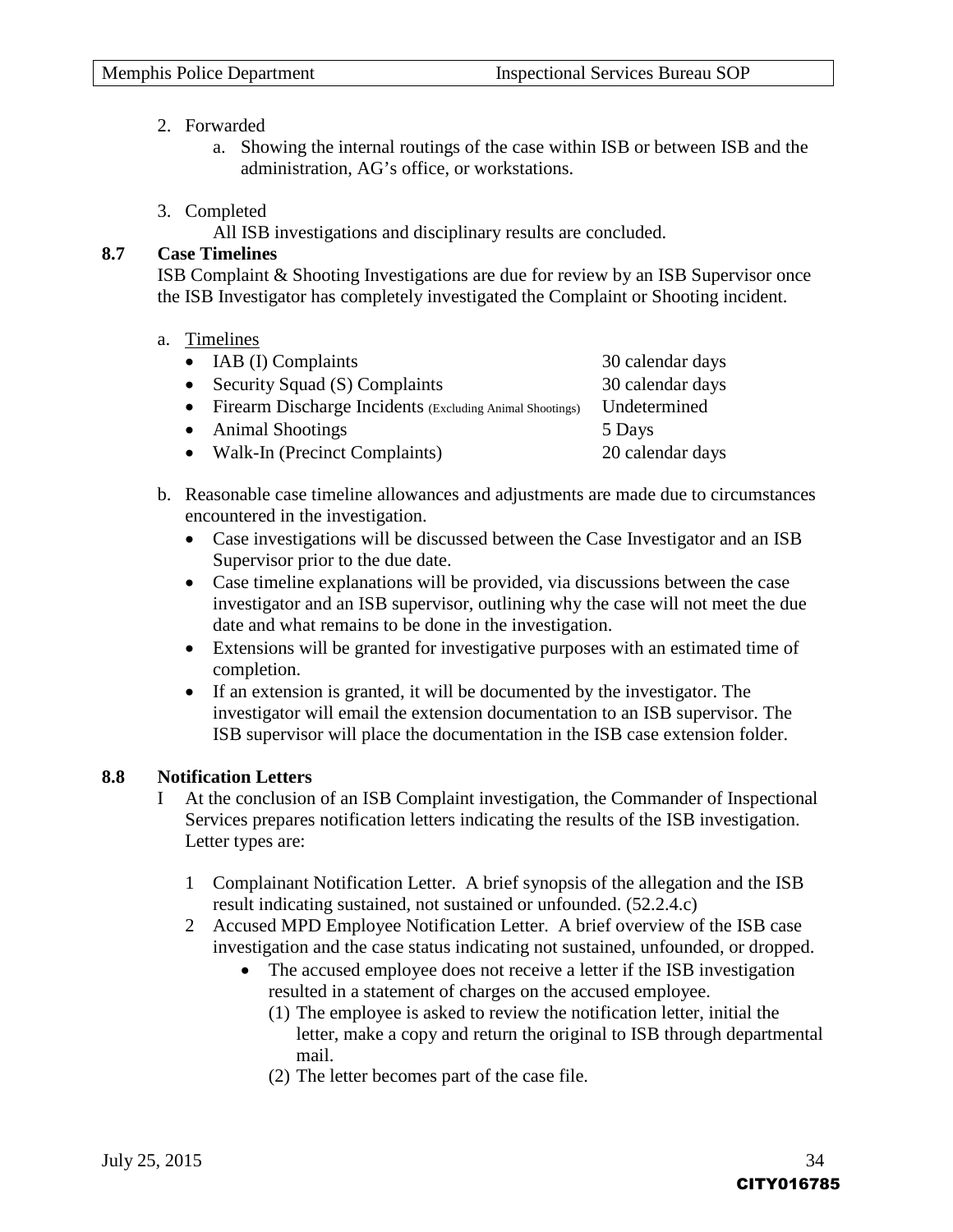- 3 Deputy Chief Notification Letter. The respective Deputy Chief of the accused employee will receive a letter containing a brief overview of the complaint allegation and the ISB result indicating not sustained, unfounded, or dropped.
	- The Deputy Chief does not receive a letter if the ISB investigation resulted in a Statement of Charges on the accused employee.
- II At the conclusion of an ISB **Firearm Discharge** investigation, the Commander of Inspectional Services will prepare a notification letter indicating results of the ISB investigation:
	- A **MPD Employee Notification Letter.** A brief synopsis of the firearm discharge incident indicating the ISB result of compliance with the Deadly Force Policy of the Memphis Police Department will reflect, **Justified.**
		- Copied to the respective Deputy Chief & Employee Work Station.
	- B **Notification Letters** are not forwarded in **Not Justified** firearm discharge investigations, which result in a Statement of Charges.